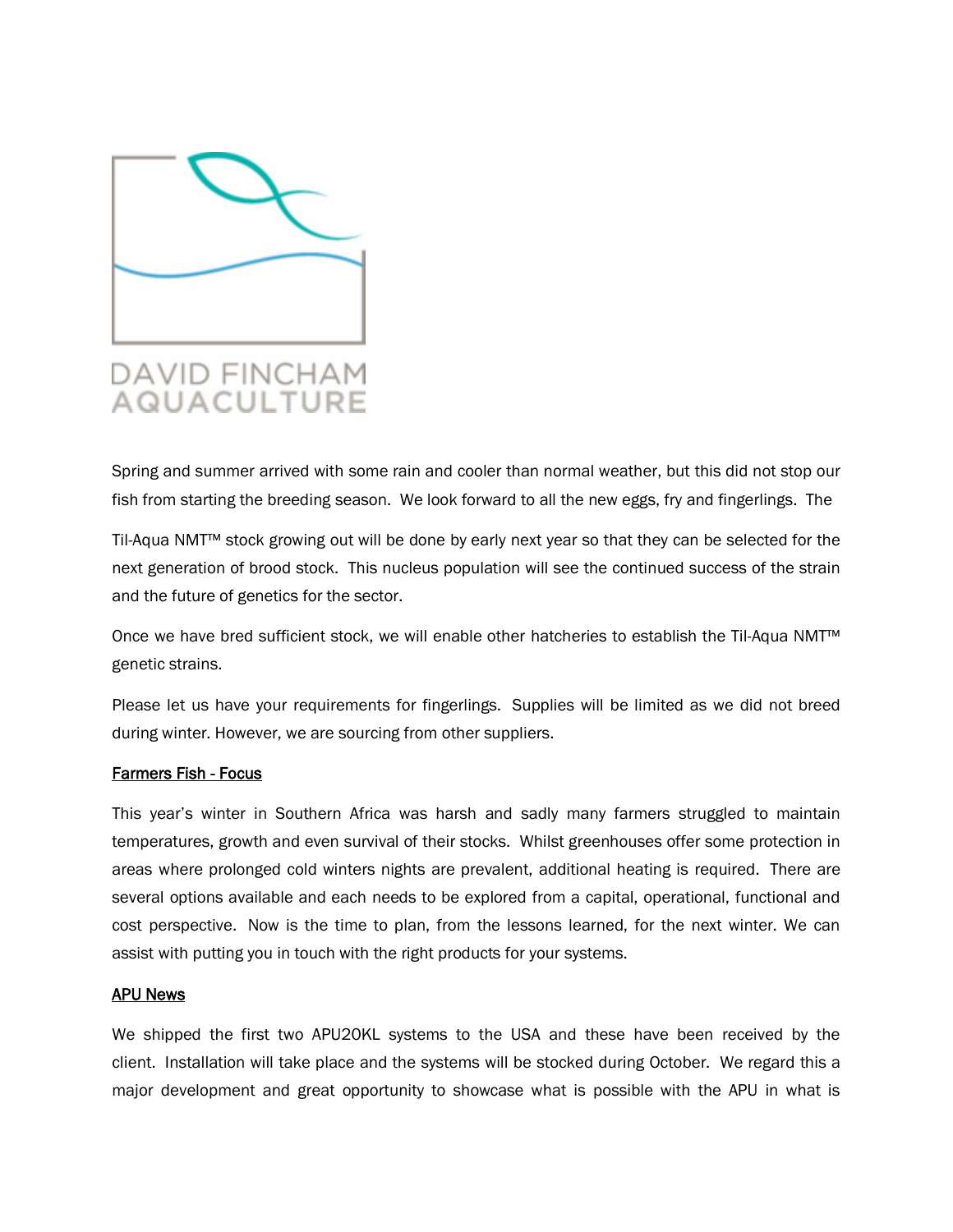already established Tilapia sector in the World. We look forward to holding a Tilapia Workshop and training program with our client and with a group of farmers, women's organisations, Universities, local officials and the media during the next few months.

# **Training**

DFA is pleased that the a group of ZASA (Zambian Association in South Africa Business Forum) members will be joining us at the farm for their training in APU Tilapia Production over the next few months. ZASA and DFA are building a network of skilled potential farmers who will enter the sectors in South Africa and Zambia. Other farmers will be able to join us through these sessions which will run a part of our normal training schedule or as part of our Saturday morning sessions. Please make enquiries by send us an email or by completing the booking below.

Please see the dates below and make you bookings via email to [clarefincham@mweb.co.za](mailto:clarefincham@mweb.co.za) a booking form is attached below.

| Month    | Date<br><b>Start</b> |    | Date<br><b>Finish</b> |
|----------|----------------------|----|-----------------------|
| October  | 25                   |    | ົາ                    |
| November | 29                   | to | 02-Dec                |

# Things you will learn!

- The APU system set up, unique in design, operation, stock management, feeding regime, waste management, power required, water usage and the benefits of the filtered water for plants growth.
- Knowledge and expertise are shared and debated.
- Business discussion and a marketing presentation

# *After 4 days of practical and theory we will help you through the first 6-month cycle and then you will be on your way to selling your own fish at up to R80.00 per kilogram out of your own APU.*

# **Permits and Stock**

# **Stock remains one of Africa's greatest challenges.**

There is not enough stock available at the right time for Tilapia Farmers to begin the season with stocked ponds, cages and systems full of quality fingerlings. Whilst the building of the sector and the commercialisation of hatcheries takes place what are farmers going to do? DFA has built smaller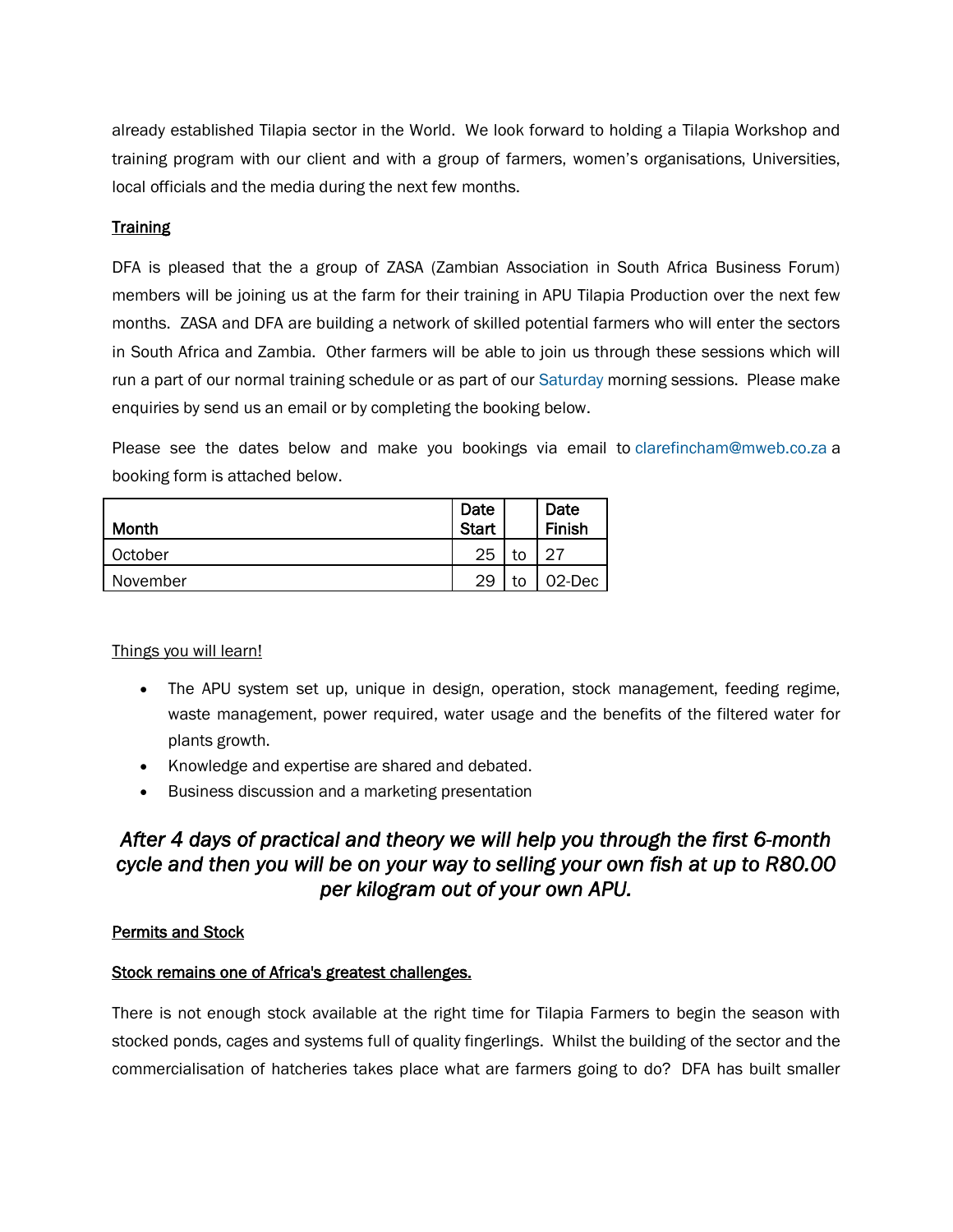hatcheries for client so that they can fulfill their own needs. Should be interested in this as an option and solution to you own stocking needs then consider this;

A hatchery requires little space, water, power and time management. Dependent on the scale of your specific stock requirement we can assist you in the, setup, training, stocking, operation, production and care of eggs, fry and fingerlings. A small to medium sized hatchery with a complete package would cost between R80 000 to R200 000. These hatcheries would include;

- A greenhouse to house the operation 8m x 12m / 15m / 18m
- Breeding Arenas, nesting, Filter(s) Aeration
- **Egg hatching and fry collection units**
- Fry to Fingerling rearing units
- Training and training material
- Ancillary equipment, nets, scales, water testing kit(s)
- Online, Cell and call out support.

For more information please send us an email [davidfincham@mweb.co,za](mailto:davidfincham@mweb.co,za) This offer is currently limited to South Africa and to farmers who already have systems operating for the production of Tilapia, our own APU Systems, RAS, reservoirs or ponds. In your email please include the following information;

- $\bullet$  Location
- Species
- Number of fingerlings required per year/per cycle
- Availability of own brood stock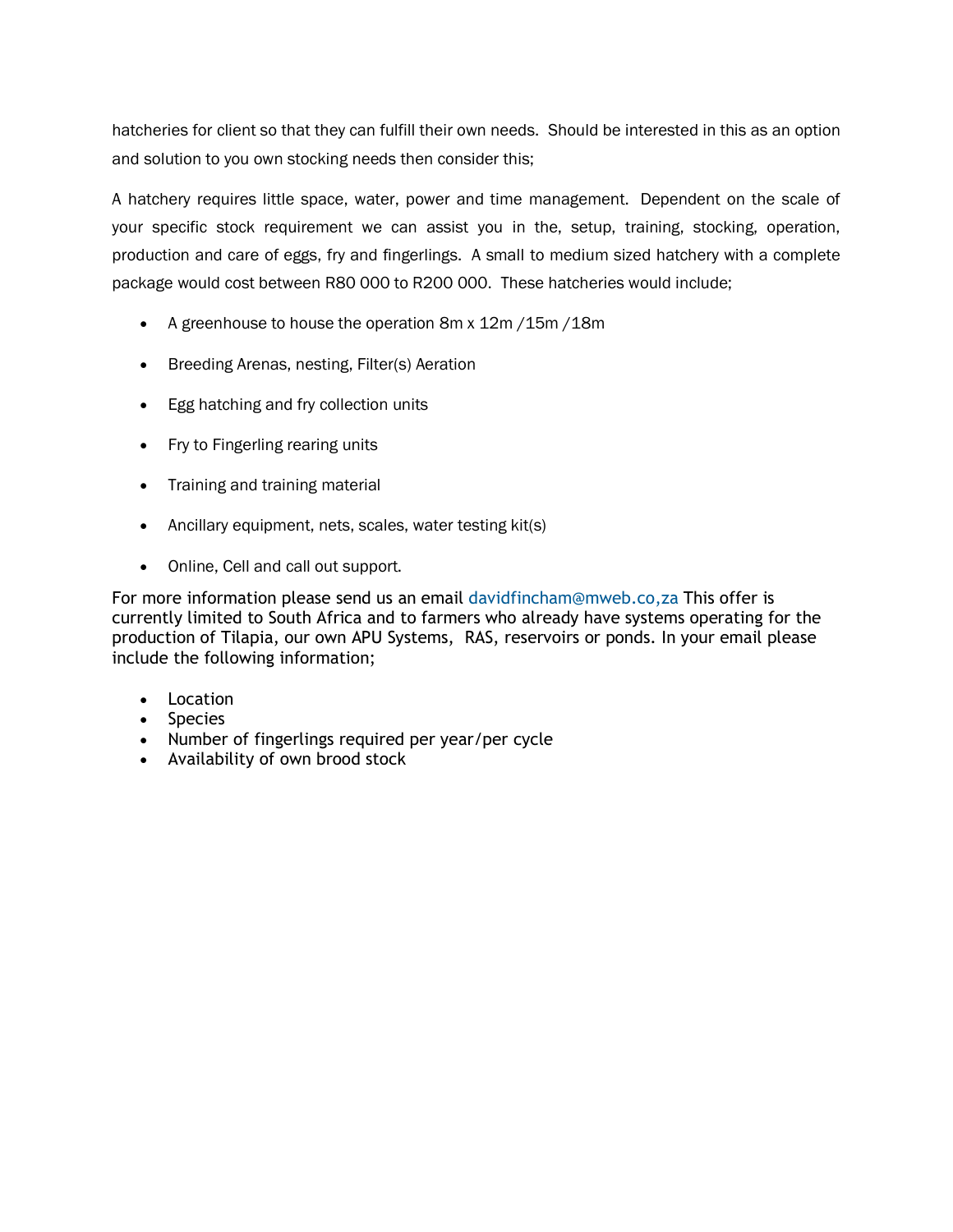#### One of DFA's independent Hatcheries



All permit requirements, forms and processes are available on The DEA and DAF Websites.

**\*\*\*Note The changes in the two Departments Department of Agriculture and Department of Environment has also meant changes in personnel, documentation and permit requirements please verify with the departments that you have the correct information and forms and fees.**

# [https://www.environment.gov.za/legislation/permitapplication\\_invasivespeciesactivities](https://www.environment.gov.za/legislation/permitapplication_invasivespeciesactivities)

# Email - [AISpermits@environment.gov.za](mailto:AISpermits@environment.gov.za)

**\*\*\*Note most Government Departments are not functioning at full capacity, and the Departments are short staffed, or offices are closed. Keep chasing up and be patient with applications. We will act upon receiving a copy of your application(s) and a copy of the proof of payments(s)**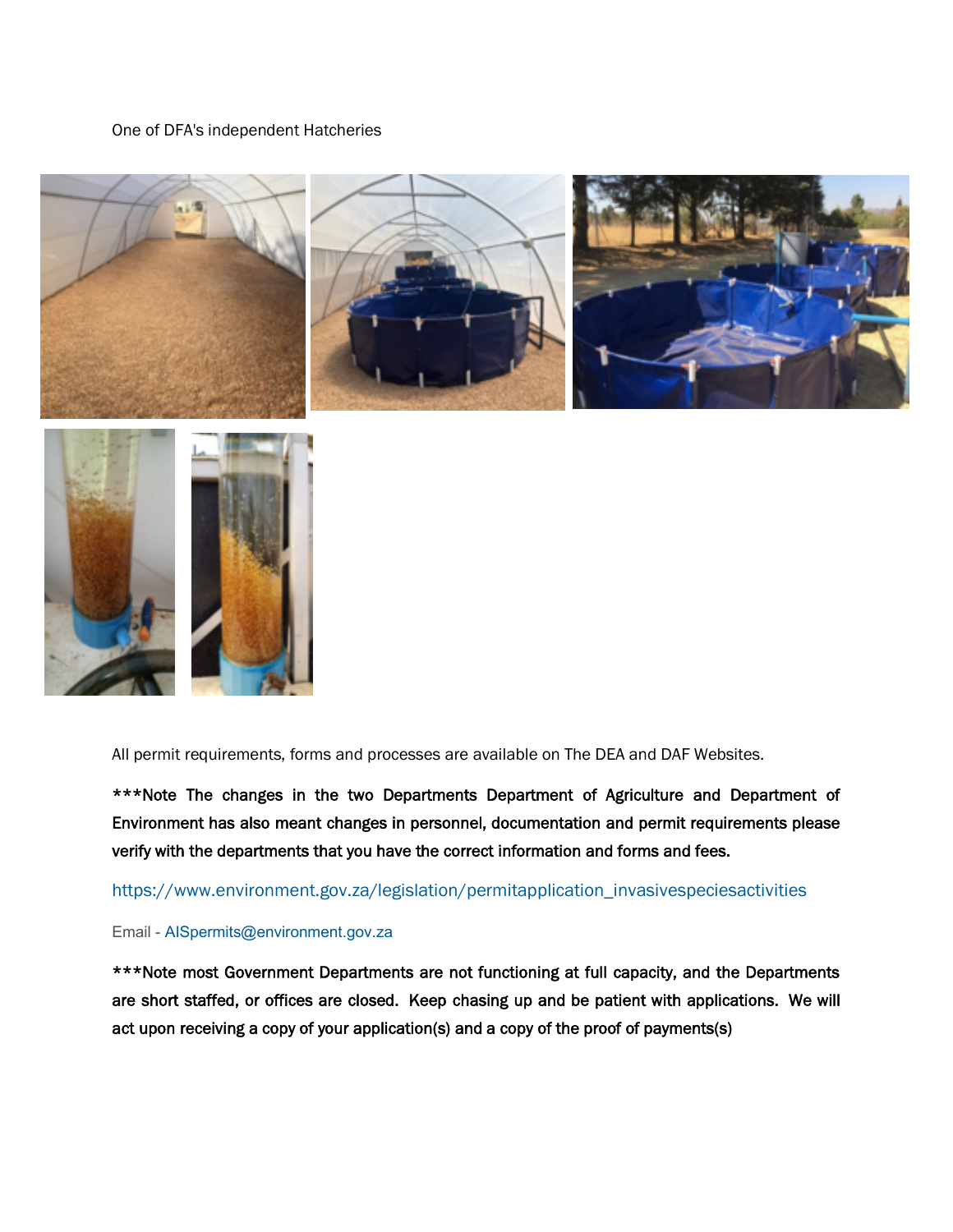# **Interesting articles - Food for Thought**

The release of the Aqua-Spark's report breathes new life into the sector in Africa.

We're very excited to present the first edition of Aqua-Spark's Aqua Insights Report Series: "An Introduction to Tilapia in Sub-Saharan Africa."

If you have a story, video to share please email it to [clarefincham@mweb.co.za](mailto:clarefincham@mweb.co.za)

# **David Fincham Aquaculture in the News.**

**SABC**

<https://youtu.be/ZrnVsGHYafw>

# **Contact Us**

Please contact us if you need any assistance with your fish farming projects, purchase of Aquaculture Production Units or fingerlings, participate in a training course, or if you would like to visit the farm in Muldersdrift, Johannesburg.

# **Follow us on these social media platforms:**

**LinkedIn** 

<https://www.linkedin.com/company/tilapiafarming/>

# Facebook

<https://www.facebook.com/TilapiaFarmingSA>

Google My Business, Search - David Fincham Aquaculture

# **The DFA Team – October 2021**

*(This email has been sent to you as at one time you engaged with Rydawi or David Fincham Aquaculture. If you no longer wish to receive our monthly newsletter let us know by sending Unsubscribe in the Subject line of your email. We comply with the POPIA Act)*

Tel: 27 82 048 3382/011 678 1906

<http://www.tilapiafarming.co.za>